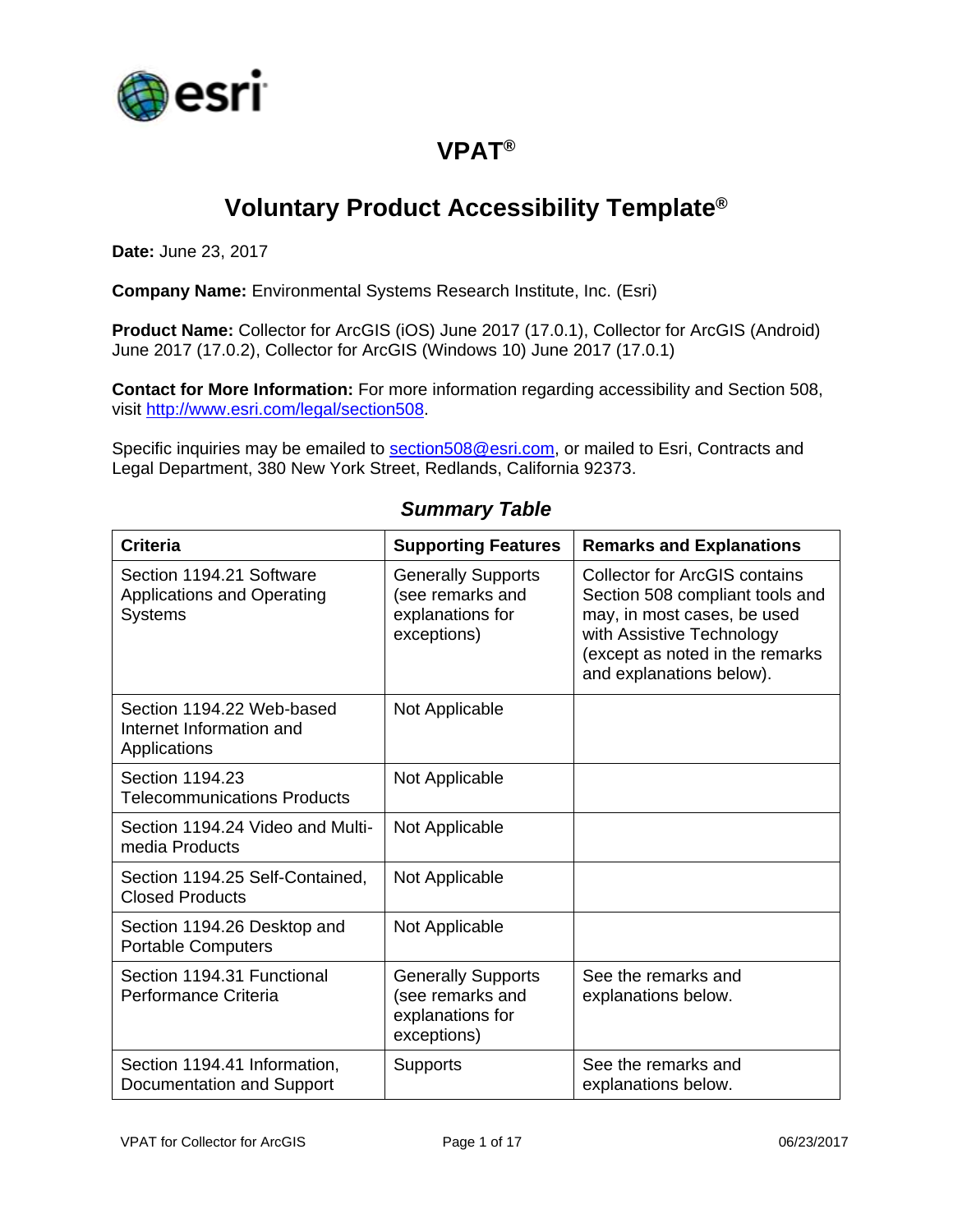| <b>Criteria</b>                                                                                                                                                                                                                                                                                                                                                                                                                                                                                                                                                                                         | <b>Supporting Features</b>                                           | <b>Remarks and Explanations</b>                                                                                                                                                                                                                                                                                                                                                                                                                                                                                                                                                                                                                                                         |
|---------------------------------------------------------------------------------------------------------------------------------------------------------------------------------------------------------------------------------------------------------------------------------------------------------------------------------------------------------------------------------------------------------------------------------------------------------------------------------------------------------------------------------------------------------------------------------------------------------|----------------------------------------------------------------------|-----------------------------------------------------------------------------------------------------------------------------------------------------------------------------------------------------------------------------------------------------------------------------------------------------------------------------------------------------------------------------------------------------------------------------------------------------------------------------------------------------------------------------------------------------------------------------------------------------------------------------------------------------------------------------------------|
| (a) When software is designed to<br>run on a system that has a<br>keyboard, product functions shall<br>be executable from a keyboard<br>where the function itself or the<br>result of performing a function<br>can be discerned textually.                                                                                                                                                                                                                                                                                                                                                              | Supports with<br>Exceptions                                          | Not all dialogs provide access<br>through a keyboard equivalent.<br>Some dialogs do not let the user<br>"tab" through the options on the<br>dialogs from the keyboard. The<br>mouse must be used<br>Keyboard alternatives are<br>required only when the function<br>of the result of performing the<br>function can be represented with<br>words. Operations Dashboard<br>contains geographic information<br>system (GIS) technology that<br>captures, manages, and<br>analyzes data through digital<br>maps. Many GIS functions (such<br>as drawing lines on a screen)<br>cannot be represented with<br>words and, therefore, no<br>keyboard equivalent exists for<br>these functions. |
| (b) Applications shall not disrupt<br>or disable activated features of<br>other products that are identified<br>as accessibility features, where<br>those features are developed and<br>documented according to<br>industry standards. Applications<br>also shall not disrupt or disable<br>activated features of any<br>operating system that are<br>identified as accessibility features<br>where the application<br>programming interface for those<br>accessibility features has been<br>documented by the manufacturer<br>of the operating system and is<br>available to the product<br>developer. | Supports                                                             |                                                                                                                                                                                                                                                                                                                                                                                                                                                                                                                                                                                                                                                                                         |
| (c) A well-defined on-screen<br>indication of the current focus<br>shall be provided that moves<br>among interactive interface<br>elements as the input focus<br>changes. The focus shall be                                                                                                                                                                                                                                                                                                                                                                                                            | Supports when<br>combined with<br>compatible Assistive<br>Technology |                                                                                                                                                                                                                                                                                                                                                                                                                                                                                                                                                                                                                                                                                         |

*Section 1194.21 Software Applications and Operating Systems – Detail*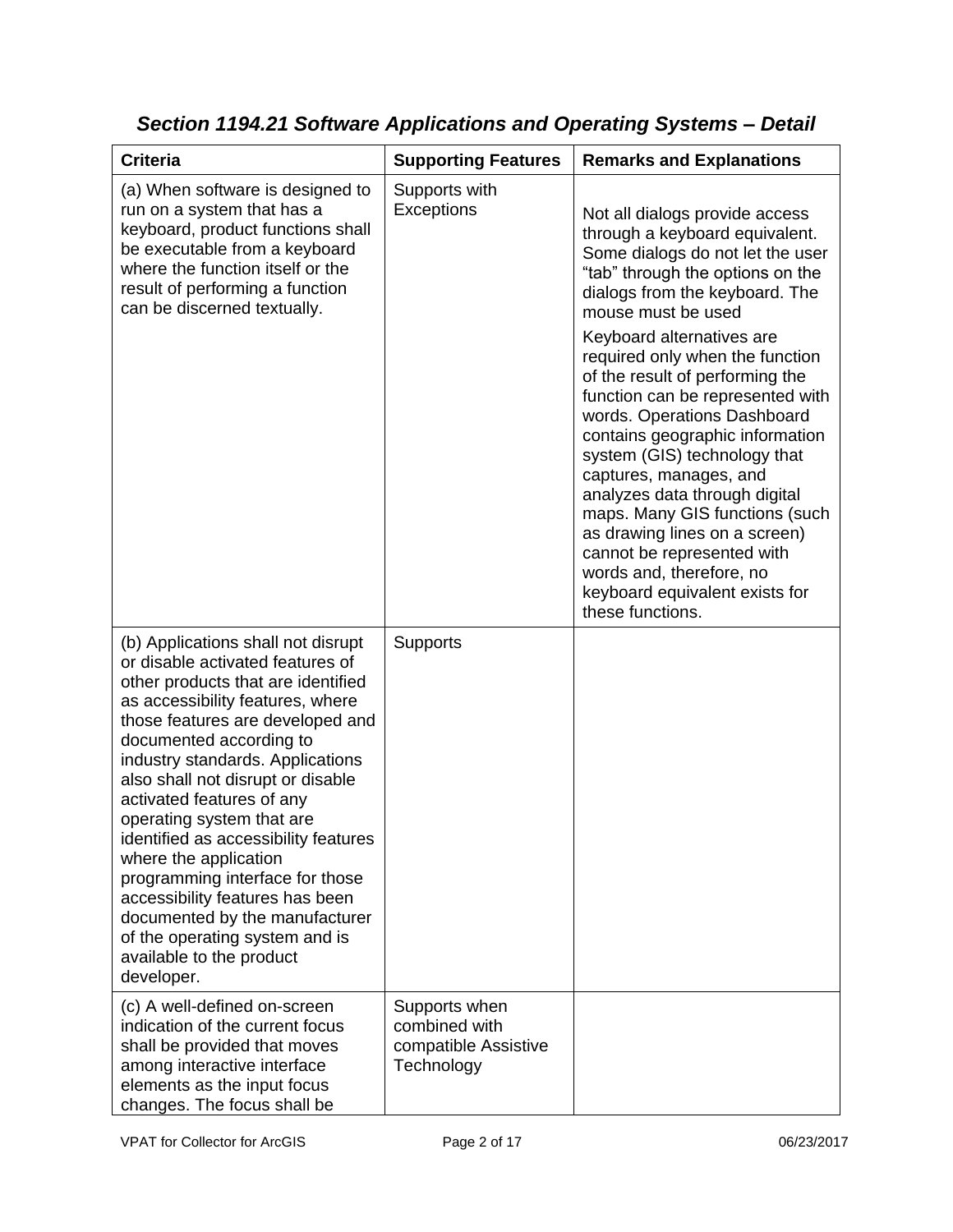| programmatically exposed so<br>that Assistive Technology can<br>track focus and focus changes.                                                                                                                                                                                                             |                                                                                |                                                                                                                                                                                                                                                 |
|------------------------------------------------------------------------------------------------------------------------------------------------------------------------------------------------------------------------------------------------------------------------------------------------------------|--------------------------------------------------------------------------------|-------------------------------------------------------------------------------------------------------------------------------------------------------------------------------------------------------------------------------------------------|
| (d) Sufficient information about a<br>user interface element including<br>the identity, operation and state<br>of the element shall be available<br>to Assistive Technology. When<br>an image represents a program<br>element, the information<br>conveyed by the image must also<br>be available in text. | Supports with<br>Exceptions                                                    | Because of the dynamic data<br>and customizable nature of<br>Collector for ArcGIS it may not<br>provide sufficient information<br>about the user interface<br>elements to be reliably used with<br>some Assistive Technology (e.g.<br>Narrator) |
| (e) When bitmap images are<br>used to identify controls, status<br>indicators, or other programmatic<br>elements, the meaning assigned<br>to those images shall be<br>consistent throughout an<br>application's performance.                                                                               | Supports                                                                       |                                                                                                                                                                                                                                                 |
| (f) Textual information shall be<br>provided through operating<br>system functions for displaying<br>text. The minimum information<br>that shall be made available is<br>text content, text input caret<br>location, and text attributes.                                                                  | Supports                                                                       |                                                                                                                                                                                                                                                 |
| (g) Applications shall not override<br>user selected contrast and color<br>selections and other individual<br>display attributes.                                                                                                                                                                          | Supports with<br>Exceptions (Desktop)<br>Does not Support (iOS<br>and Android) | Collector for ArcGIS does not<br>yet allow the user to change<br>fonts, colors, or contrast<br>settings. Desktop Supports with<br>Exceptions                                                                                                    |
| (h) When animation is displayed,<br>the information shall be<br>displayable in at least one non-<br>animated presentation mode at<br>the option of the user.                                                                                                                                               | Supports                                                                       |                                                                                                                                                                                                                                                 |
| (i) Color coding shall not be used<br>as the only means of conveying<br>information, indicating an action,<br>prompting a response, or<br>distinguishing a visual element.                                                                                                                                 | Supports                                                                       |                                                                                                                                                                                                                                                 |
| (j) When a product permits a user<br>to adjust color and contrast<br>settings, a variety of color<br>selections capable of producing a<br>range of contrast levels shall be<br>provided.                                                                                                                   | Supports                                                                       |                                                                                                                                                                                                                                                 |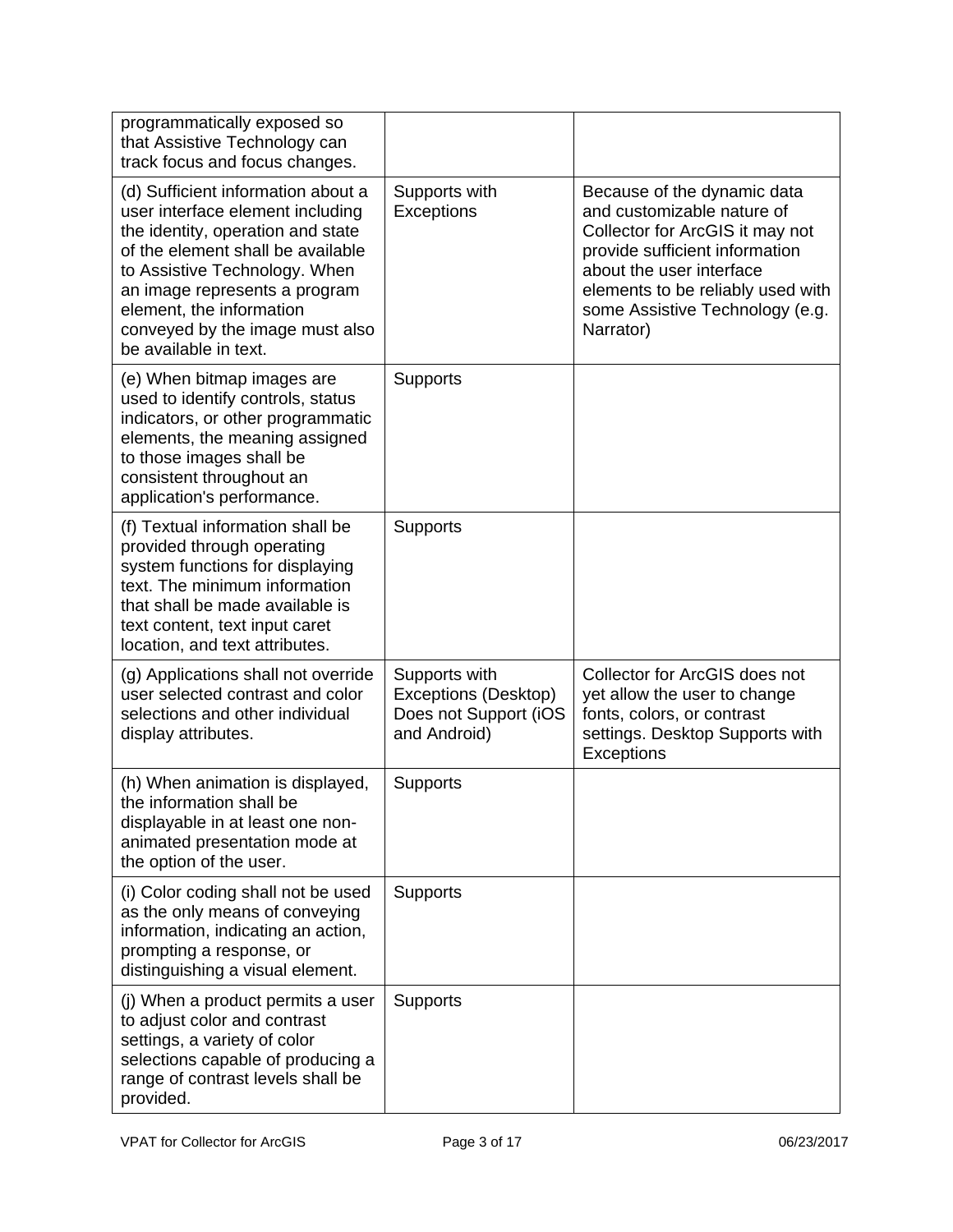| (k) Software shall not use<br>flashing or blinking text, objects,<br>or other elements having a flash<br>or blink frequency greater than 2<br>Hz and lower than 55 Hz.                                                                                              | <b>Supports</b>                                                      |  |
|---------------------------------------------------------------------------------------------------------------------------------------------------------------------------------------------------------------------------------------------------------------------|----------------------------------------------------------------------|--|
| (I) When electronic forms are<br>used, the form shall allow people<br>using Assistive Technology to<br>access the information, field<br>elements, and functionality<br>required for completion and<br>submission of the form, including<br>all directions and cues. | Supports when<br>combined with<br>compatible Assistive<br>Technology |  |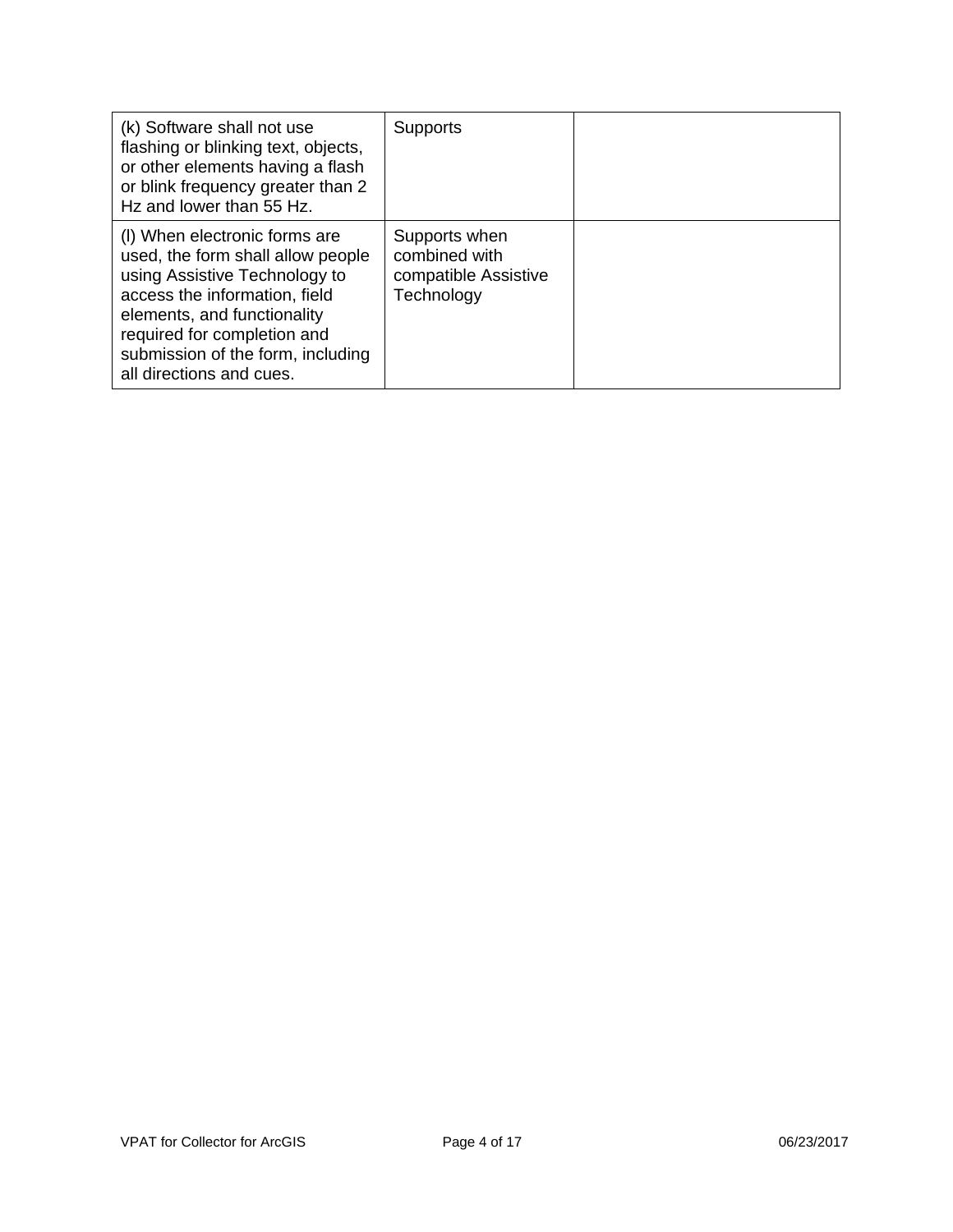| <b>Criteria</b>                                                                                                                                                              | <b>Supporting Features</b> | <b>Remarks and Explanations</b> |
|------------------------------------------------------------------------------------------------------------------------------------------------------------------------------|----------------------------|---------------------------------|
| (a) A text equivalent for every<br>non-text element shall be<br>provided (e.g., via "alt",<br>"longdesc", or in element<br>content).                                         | Not Applicable             |                                 |
| (b) Equivalent alternatives for any<br>multimedia presentation shall be<br>synchronized with the<br>presentation.                                                            | Not Applicable             |                                 |
| (c) Web pages shall be designed<br>so that all information conveyed<br>with color is also available<br>without color, for example from<br>context or markup.                 | Not Applicable             |                                 |
| (d) Documents shall be<br>organized so they are readable<br>without requiring an associated<br>style sheet.                                                                  | Not Applicable             |                                 |
| (e) Redundant text links shall be<br>provided for each active region of<br>a server-side image map.                                                                          | Not Applicable             |                                 |
| (f) Client-side image maps shall<br>be provided instead of server-<br>side image maps except where<br>the regions cannot be defined<br>with an available geometric<br>shape. | Not Applicable             |                                 |
| (g) Row and column headers<br>shall be identified for data tables.                                                                                                           | Not Applicable             |                                 |
| (h) Markup shall be used to<br>associate data cells and header<br>cells for data tables that have two<br>or more logical levels of row or<br>column headers.                 | Not Applicable             |                                 |
| (i) Frames shall be titled with text<br>that facilitates frame identification<br>and navigation.                                                                             | Not Applicable             |                                 |
| (j) Pages shall be designed to<br>avoid causing the screen to<br>flicker with a frequency greater<br>than 2 Hz and lower than 55 Hz.                                         | Not Applicable             |                                 |

*Section 1194.22 Web-based Internet Information and Applications – Detail*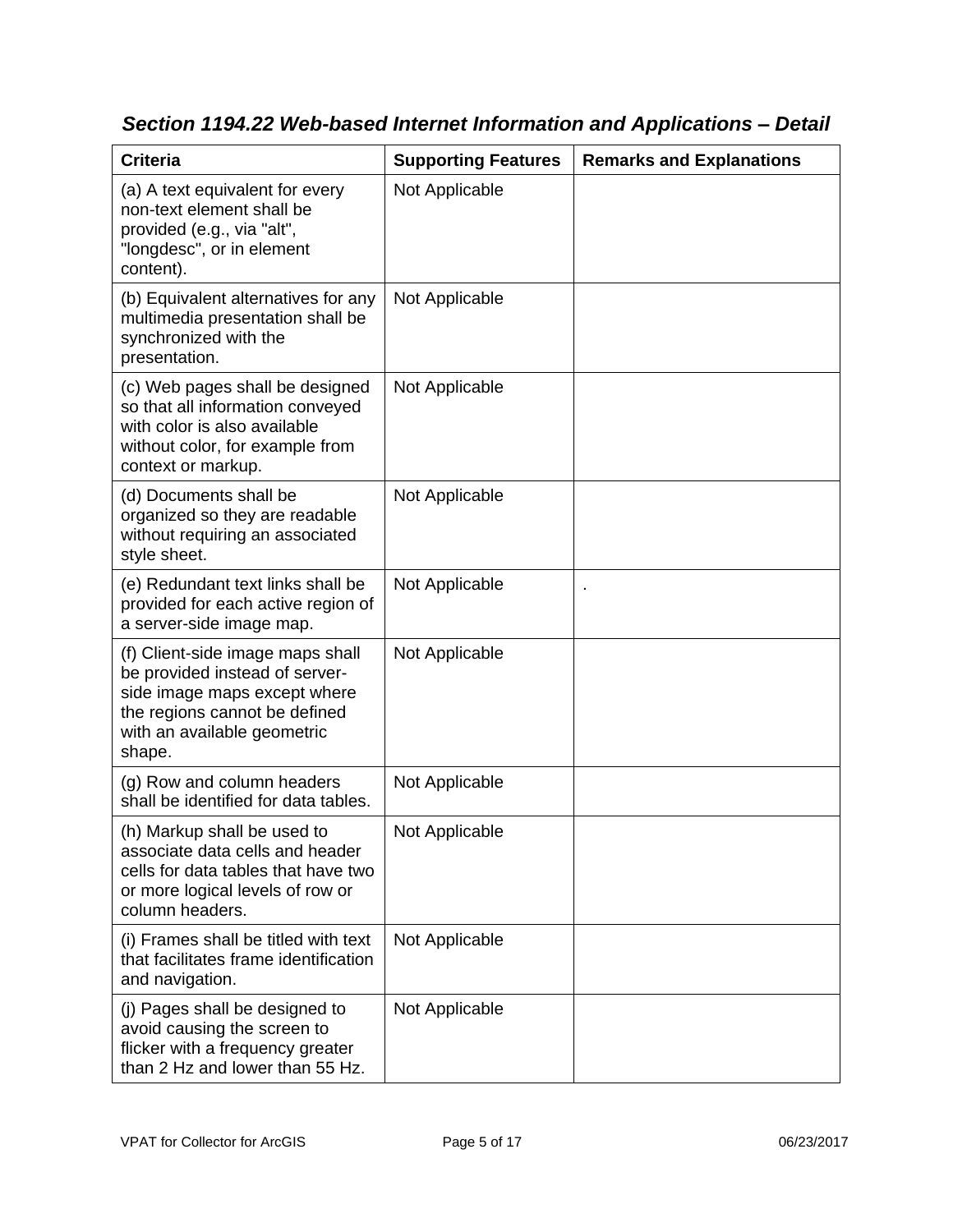| (k) A text-only page, with<br>equivalent information or<br>functionality, shall be provided to<br>make a web site comply with the<br>provisions of this part, when<br>compliance cannot be<br>accomplished in any other way.<br>The content of the text-only page<br>shall be updated whenever the<br>primary page changes. | Not Applicable |  |
|-----------------------------------------------------------------------------------------------------------------------------------------------------------------------------------------------------------------------------------------------------------------------------------------------------------------------------|----------------|--|
| (I) When pages utilize scripting<br>languages to display content, or<br>to create interface elements, the<br>information provided by the script<br>shall be identified with functional<br>text that can be read by Assistive<br>Technology.                                                                                 | Not Applicable |  |
| (m) When a web page requires<br>that an applet, plug-in or other<br>application be present on the<br>client system to interpret page<br>content, the page must provide a<br>link to a plug-in or applet that<br>complies with $§1194.21(a)$<br>through (I).                                                                 | Not Applicable |  |
| (n) When electronic forms are<br>designed to be completed on-<br>line, the form shall allow people<br>using Assistive Technology to<br>access the information, field<br>elements, and functionality<br>required for completion and<br>submission of the form, including<br>all directions and cues.                         | Not Applicable |  |
| (o) A method shall be provided<br>that permits users to skip<br>repetitive navigation links.                                                                                                                                                                                                                                | Not Applicable |  |
| (p) When a timed response is<br>required, the user shall be alerted<br>and given sufficient time to<br>indicate more time is required.                                                                                                                                                                                      | Not Applicable |  |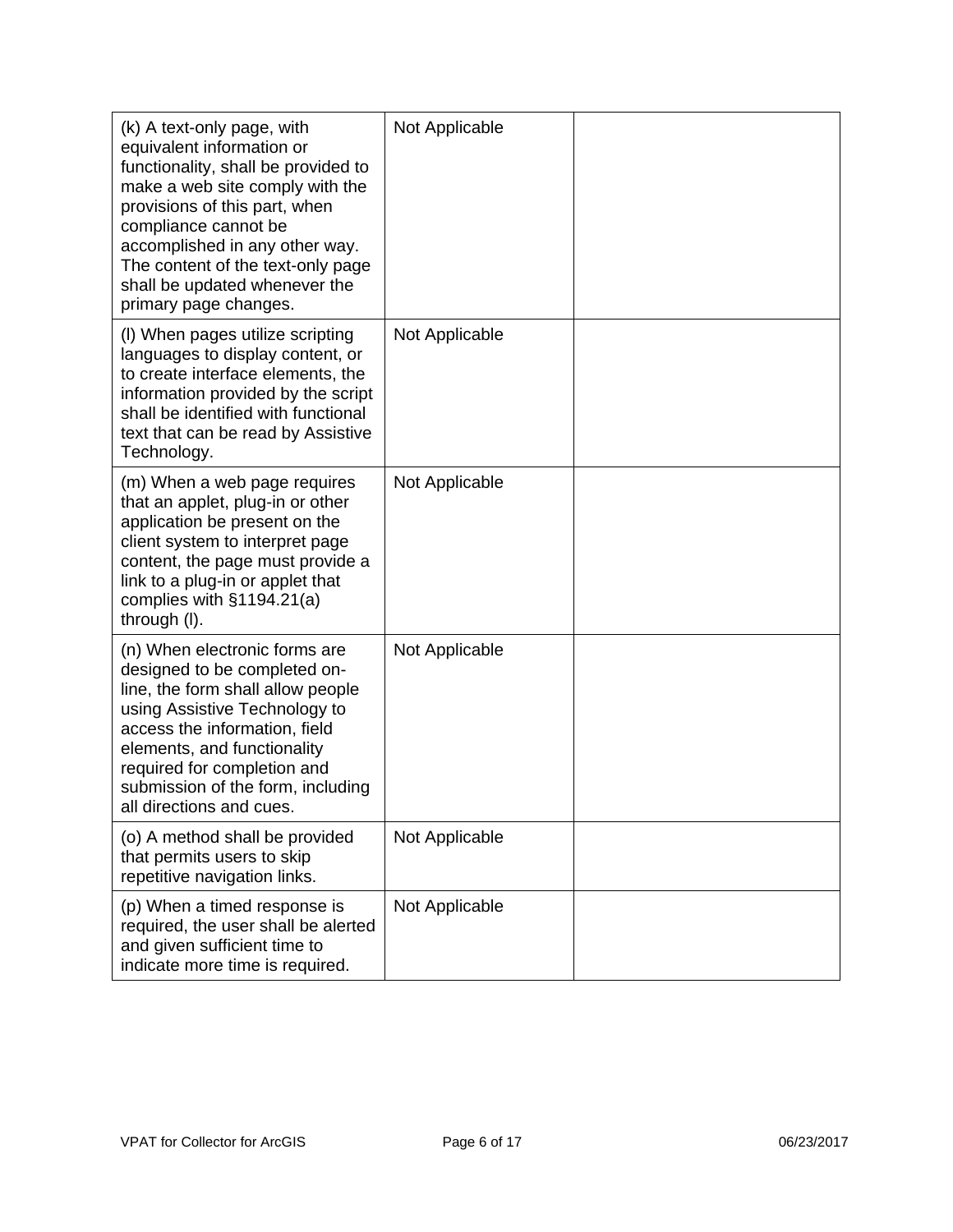| <b>Criteria</b>                                                                                                                                                                                                                                                                                                                                                       | <b>Supporting Features</b> | <b>Remarks and Explanations</b> |
|-----------------------------------------------------------------------------------------------------------------------------------------------------------------------------------------------------------------------------------------------------------------------------------------------------------------------------------------------------------------------|----------------------------|---------------------------------|
| (a) Telecommunications products<br>or systems which provide a<br>function allowing voice<br>communication and which do not<br>themselves provide a TTY<br>functionality shall provide a<br>standard non-acoustic<br>connection point for TTYs.<br>Microphones shall be capable of<br>being turned on and off to allow<br>the user to intermix speech with<br>TTY use. | Not Applicable             |                                 |
| (b) Telecommunications products<br>which include voice<br>communication functionality shall<br>support all commonly used cross-<br>manufacturer non-proprietary<br>standard TTY signal protocols.                                                                                                                                                                     | Not Applicable             |                                 |
| (c) Voice mail, auto-attendant,<br>and interactive voice response<br>telecommunications systems<br>shall be usable by TTY users<br>with their TTYs.                                                                                                                                                                                                                   | Not Applicable             |                                 |
| (d) Voice mail, messaging, auto-<br>attendant, and interactive voice<br>response telecommunications<br>systems that require a response<br>from a user within a time interval,<br>shall give an alert when the time<br>interval is about to run out, and<br>shall provide sufficient time for<br>the user to indicate more time is<br>required.                        | Not Applicable             |                                 |
| (e) Where provided, caller<br>identification and similar<br>telecommunications functions<br>shall also be available for users<br>of TTYs, and for users who<br>cannot see displays.                                                                                                                                                                                   | Not Applicable             |                                 |
| (f) For transmitted voice signals,<br>telecommunications products<br>shall provide a gain adjustable up<br>to a minimum of 20 dB. For<br>incremental volume control, at                                                                                                                                                                                               | Not Applicable             |                                 |

### *Section 1194.23 Telecommunications Products – Detail*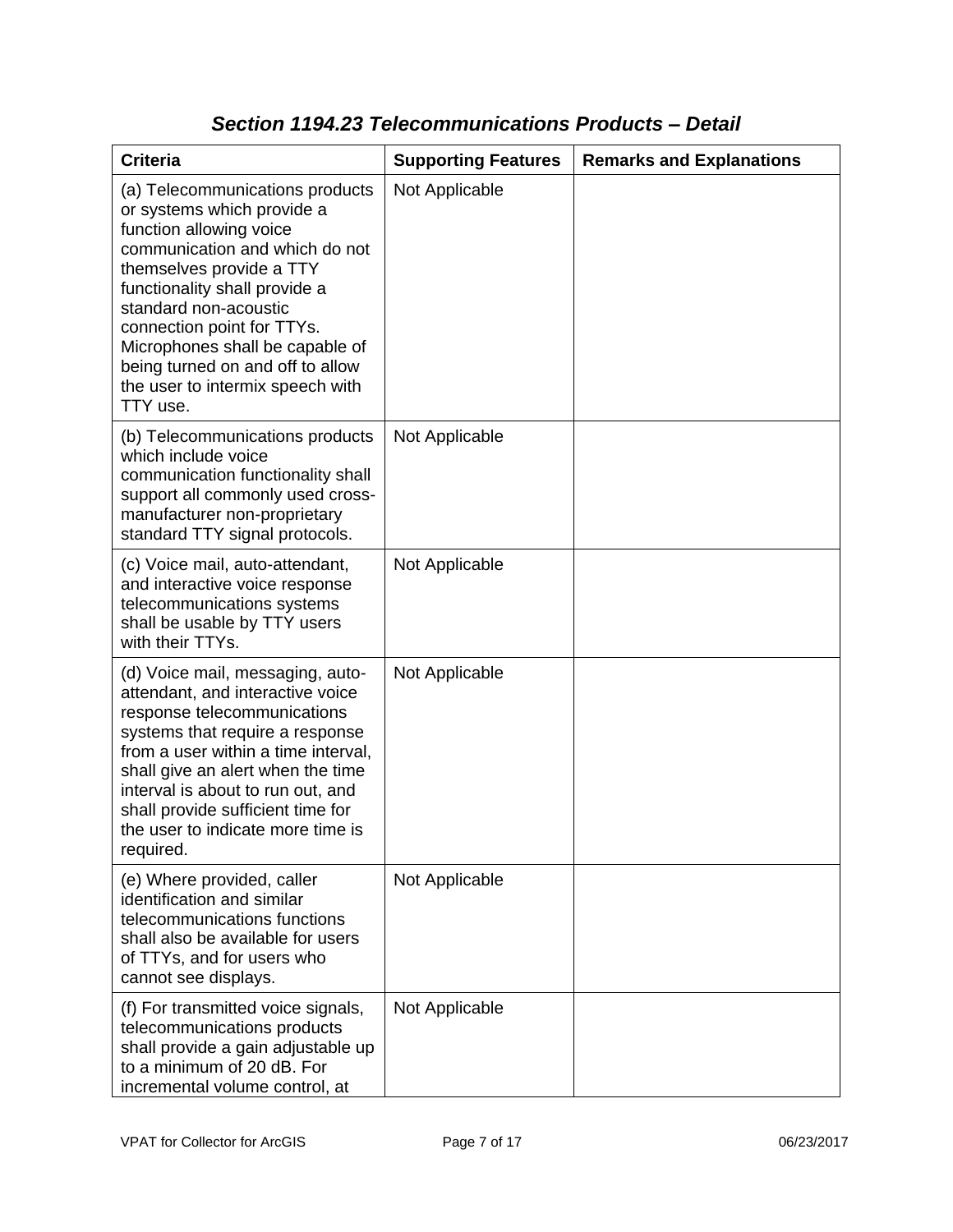| least one intermediate step of 12<br>dB of gain shall be provided.                                                                                                                                                                                                                                                                                                                                                                                                                                                   |                |  |
|----------------------------------------------------------------------------------------------------------------------------------------------------------------------------------------------------------------------------------------------------------------------------------------------------------------------------------------------------------------------------------------------------------------------------------------------------------------------------------------------------------------------|----------------|--|
| (g) If the telecommunications<br>product allows a user to adjust<br>the receive volume, a function<br>shall be provided to automatically<br>reset the volume to the default<br>level after every use.                                                                                                                                                                                                                                                                                                                | Not Applicable |  |
| (h) Where a telecommunications<br>product delivers output by an<br>audio transducer which is<br>normally held up to the ear, a<br>means for effective magnetic<br>wireless coupling to hearing<br>technologies shall be provided.                                                                                                                                                                                                                                                                                    | Not Applicable |  |
| (i) Interference to hearing<br>technologies (including hearing<br>aids, cochlear implants, and<br>assistive listening devices) shall<br>be reduced to the lowest possible<br>level that allows a user of hearing<br>technologies to utilize the<br>telecommunications product.                                                                                                                                                                                                                                       | Not Applicable |  |
| (i) Products that transmit or<br>conduct information or<br>communication, shall pass<br>through cross-manufacturer, non-<br>proprietary, industry-standard<br>codes, translation protocols,<br>formats or other information<br>necessary to provide the<br>information or communication in<br>a usable format. Technologies<br>which use encoding, signal<br>compression, format<br>transformation, or similar<br>techniques shall not remove<br>information needed for access or<br>shall restore it upon delivery. | Not Applicable |  |
| (k)(1) Products which have<br>mechanically operated controls<br>or keys shall comply with the<br>following: Controls and Keys<br>shall be tactilely discernible<br>without activating the controls or<br>keys.                                                                                                                                                                                                                                                                                                       | Not Applicable |  |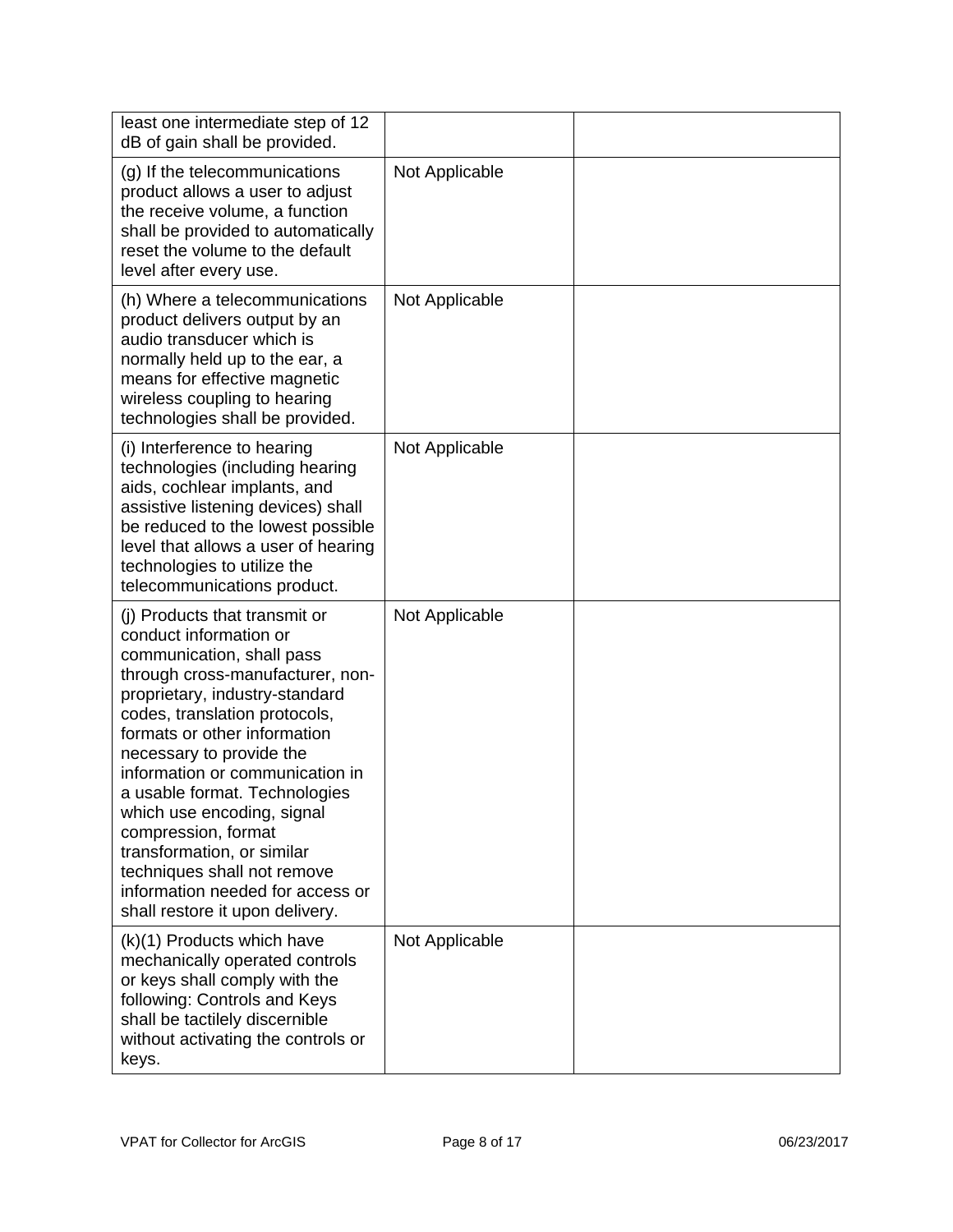| (k)(2) Products which have<br>mechanically operated controls<br>or keys shall comply with the<br>following: Controls and Keys<br>shall be operable with one hand<br>and shall not require tight<br>grasping, pinching, twisting of the<br>wrist. The force required to<br>activate controls and keys shall<br>be 5 lbs. (22.2N) maximum. |                |  |
|------------------------------------------------------------------------------------------------------------------------------------------------------------------------------------------------------------------------------------------------------------------------------------------------------------------------------------------|----------------|--|
| (k)(3) Products which have<br>mechanically operated controls<br>or keys shall comply with the<br>following: If key repeat is<br>supported, the delay before<br>repeat shall be adjustable to at<br>least 2 seconds. Key repeat rate<br>shall be adjustable to 2 seconds<br>per character.                                                | Not Applicable |  |
| $(k)(4)$ Products which have<br>mechanically operated controls<br>or keys shall comply with the<br>following: The status of all locking<br>or toggle controls or keys shall be<br>visually discernible, and<br>discernible either through touch<br>or sound.                                                                             | Not Applicable |  |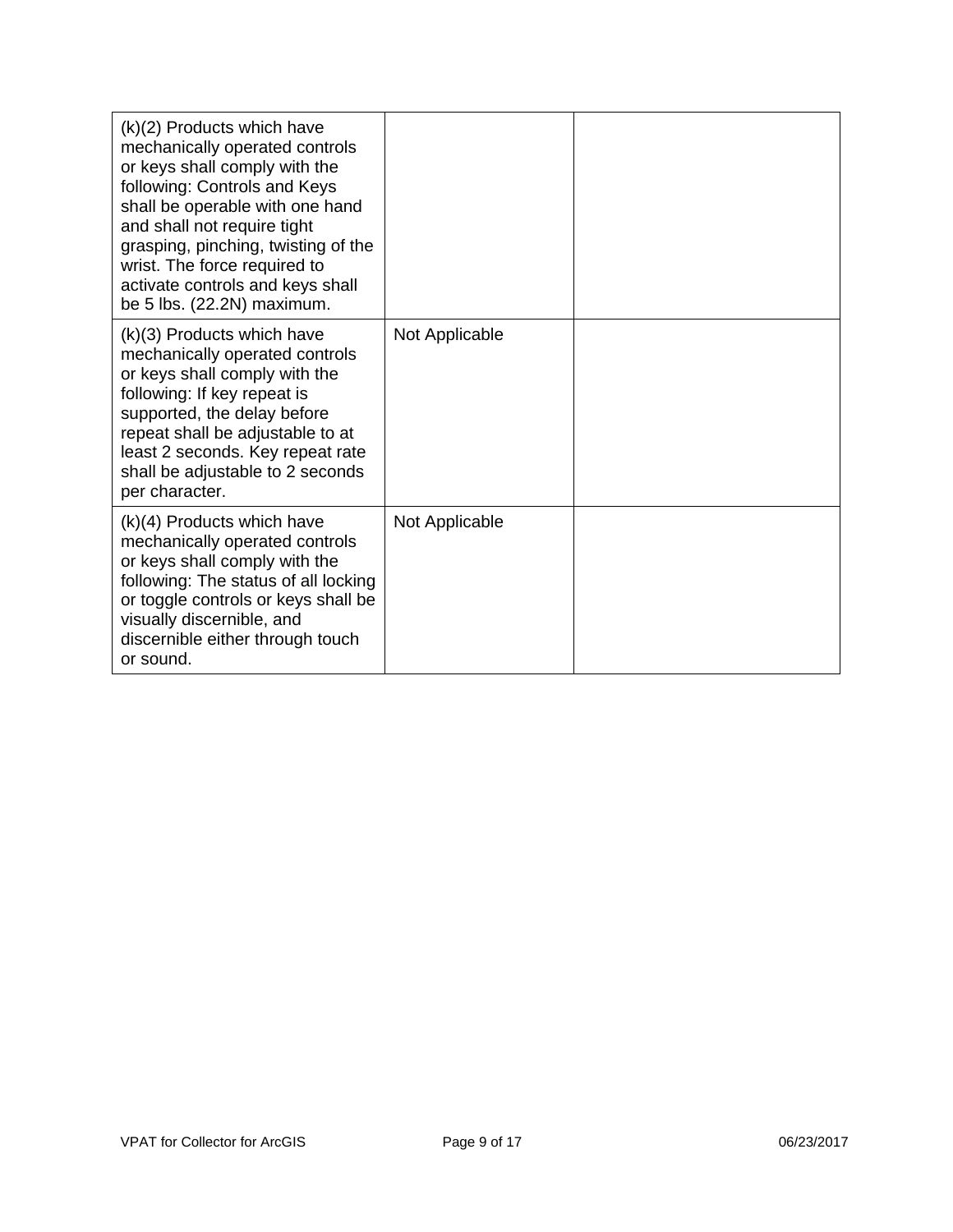| <b>Criteria</b>                                                                                                                                                                                                                                                                                                                                                                                                                                                                                                                                                                                                                                                                                                                                                                                                                                                                                                                                                           | <b>Supporting Features</b> | <b>Remarks and Explanations</b> |
|---------------------------------------------------------------------------------------------------------------------------------------------------------------------------------------------------------------------------------------------------------------------------------------------------------------------------------------------------------------------------------------------------------------------------------------------------------------------------------------------------------------------------------------------------------------------------------------------------------------------------------------------------------------------------------------------------------------------------------------------------------------------------------------------------------------------------------------------------------------------------------------------------------------------------------------------------------------------------|----------------------------|---------------------------------|
| a) All analog television displays<br>13 inches and larger, and<br>computer equipment that<br>includes analog television<br>receiver or display circuitry, shall<br>be equipped with caption<br>decoder circuitry which<br>appropriately receives, decodes,<br>and displays closed captions<br>from broadcast, cable, videotape,<br>and DVD signals. As soon as<br>practicable, but not later than<br>July 1, 2002, widescreen digital<br>television (DTV) displays<br>measuring at least 7.8 inches<br>vertically, DTV sets with<br>conventional displays measuring<br>at least 13 inches vertically, and<br>stand-alone DTV tuners, whether<br>or not they are marketed with<br>display screens, and computer<br>equipment that includes DTV<br>receiver or display circuitry, shall<br>be equipped with caption<br>decoder circuitry which<br>appropriately receives, decodes,<br>and displays closed captions<br>from broadcast, cable, videotape,<br>and DVD signals. | Not Applicable             |                                 |
| (b) Television tuners, including<br>tuner cards for use in computers,<br>shall be equipped with secondary<br>audio program playback circuitry.                                                                                                                                                                                                                                                                                                                                                                                                                                                                                                                                                                                                                                                                                                                                                                                                                            | Not Applicable             |                                 |
| (c) All training and informational<br>video and multimedia productions<br>which support the agency's<br>mission, regardless of format,<br>that contain speech or other<br>audio information necessary for<br>the comprehension of the<br>content, shall be open or closed<br>captioned.                                                                                                                                                                                                                                                                                                                                                                                                                                                                                                                                                                                                                                                                                   | Not Applicable             |                                 |
| (d) All training and informational<br>video and multimedia productions<br>which support the agency's<br>mission, regardless of format,                                                                                                                                                                                                                                                                                                                                                                                                                                                                                                                                                                                                                                                                                                                                                                                                                                    | Not Applicable             |                                 |

### *Section 1194.24 Video and Multi-media Products – Detail*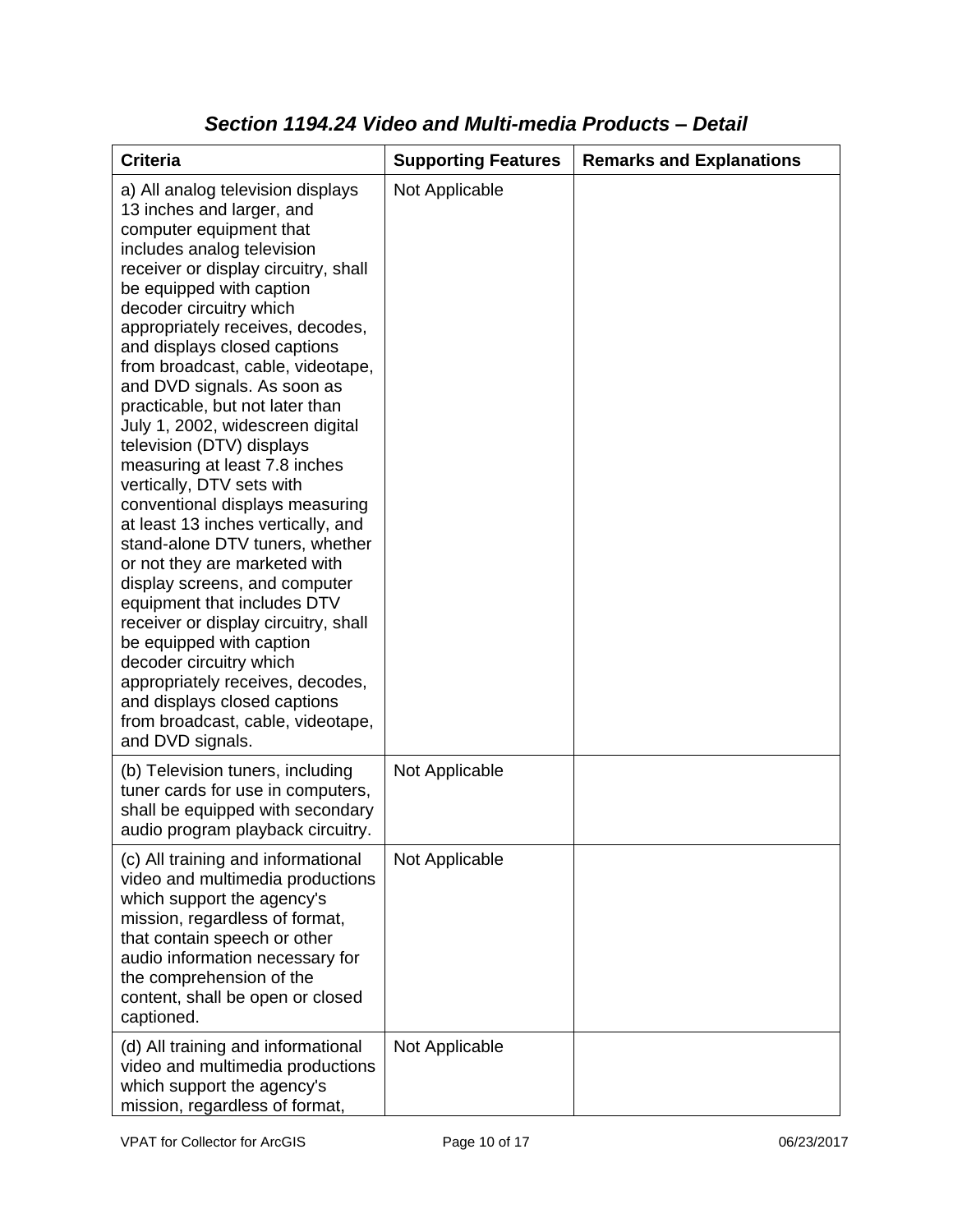| that contain visual information<br>necessary for the comprehension<br>of the content, shall be audio<br>described.                    |                |  |
|---------------------------------------------------------------------------------------------------------------------------------------|----------------|--|
| (e) Display or presentation of<br>alternate text presentation or<br>audio descriptions shall be user-<br>selectable unless permanent. | Not Applicable |  |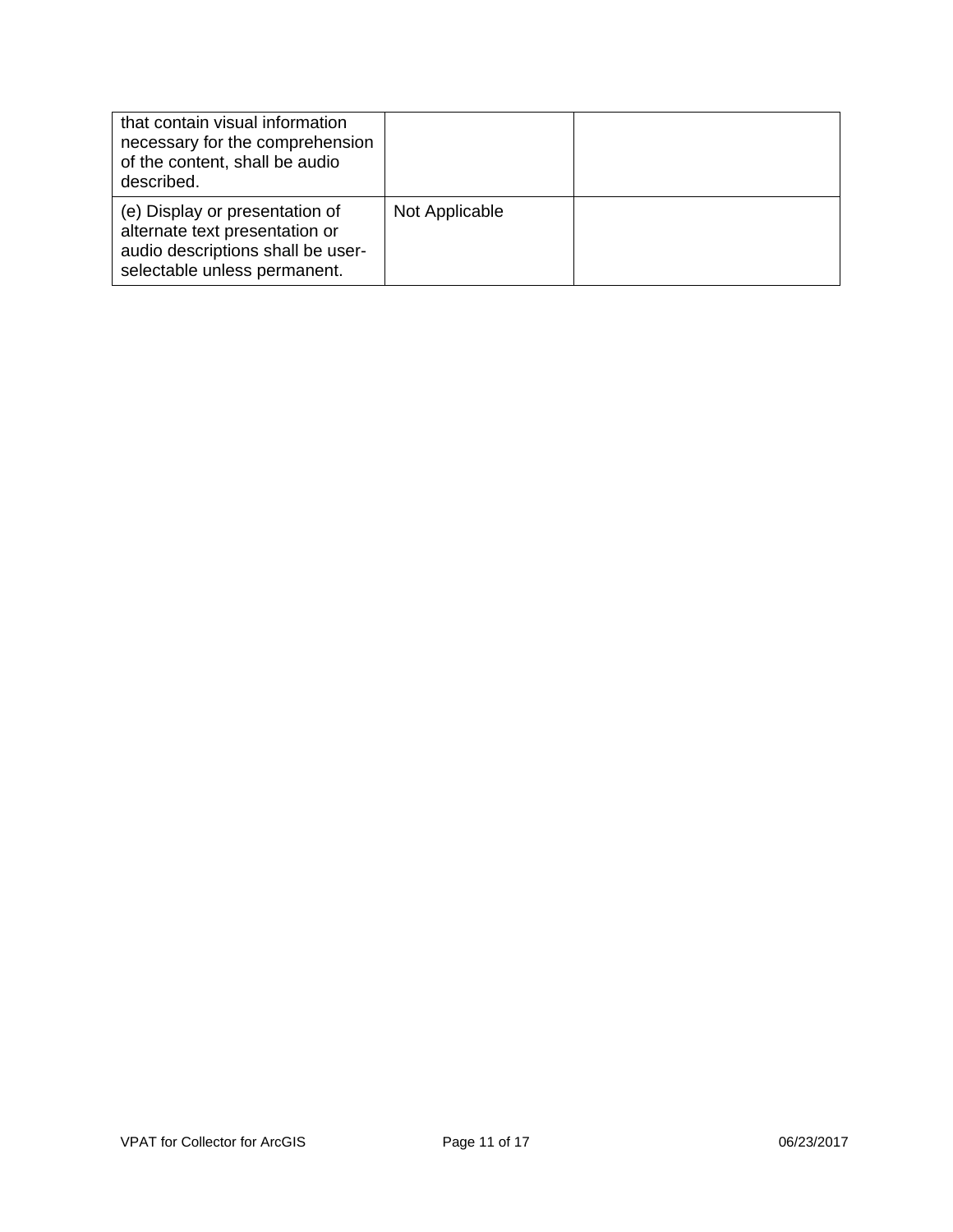# *Section 1194.25 Self-Contained, Closed Products – Detail*

| <b>Criteria</b>                                                                                                                                                                                                                                                                                                                                                                   | <b>Supporting Features</b> | <b>Remarks and Explanations</b> |
|-----------------------------------------------------------------------------------------------------------------------------------------------------------------------------------------------------------------------------------------------------------------------------------------------------------------------------------------------------------------------------------|----------------------------|---------------------------------|
| (a) Self contained products shall<br>be usable by people with<br>disabilities without requiring an<br>end-user to attach Assistive<br>Technology to the product.<br>Personal headsets for private<br>listening are not Assistive<br>Technology.                                                                                                                                   | Not Applicable             |                                 |
| (b) When a timed response is<br>required, the user shall be alerted<br>and given sufficient time to<br>indicate more time is required.                                                                                                                                                                                                                                            | Not Applicable             |                                 |
| (c) Where a product utilizes<br>touchscreens or contact-sensitive<br>controls, an input method shall<br>be provided that complies with<br>§1194.23 (k) (1) through (4).                                                                                                                                                                                                           | Not Applicable             |                                 |
| (d) When biometric forms of user<br>identification or control are used,<br>an alternative form of<br>identification or activation, which<br>does not require the user to<br>possess particular biological<br>characteristics, shall also be<br>provided.                                                                                                                          | Not Applicable             |                                 |
| (e) When products provide<br>auditory output, the audio signal<br>shall be provided at a standard<br>signal level through an industry<br>standard connector that will allow<br>for private listening. The product<br>must provide the ability to<br>interrupt, pause, and restart the<br>audio at any time.                                                                       | Not Applicable             |                                 |
| (f) When products deliver voice<br>output in a public area,<br>incremental volume control shall<br>be provided with output<br>amplification up to a level of at<br>least 65 dB. Where the ambient<br>noise level of the environment is<br>above 45 dB, a volume gain of at<br>least 20 dB above the ambient<br>level shall be user selectable. A<br>function shall be provided to | Not Applicable             |                                 |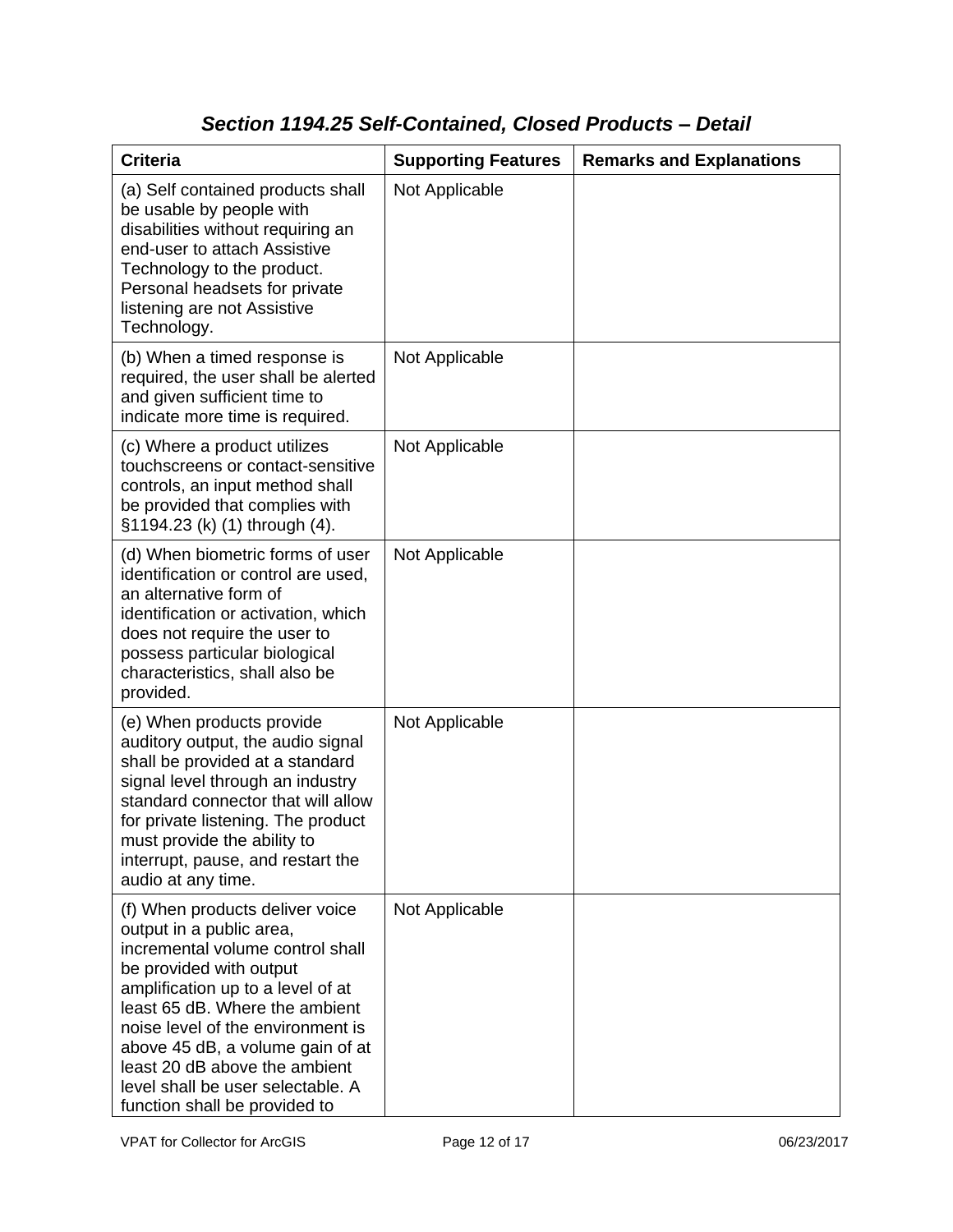| automatically reset the volume to<br>the default level after every use.                                                                                                                                                                                                                                                                                                                                                                                                                                                                                                           |                |  |
|-----------------------------------------------------------------------------------------------------------------------------------------------------------------------------------------------------------------------------------------------------------------------------------------------------------------------------------------------------------------------------------------------------------------------------------------------------------------------------------------------------------------------------------------------------------------------------------|----------------|--|
| (g) Color coding shall not be<br>used as the only means of<br>conveying information, indicating<br>an action, prompting a response,<br>or distinguishing a visual<br>element.                                                                                                                                                                                                                                                                                                                                                                                                     | Not Applicable |  |
| (h) When a product permits a<br>user to adjust color and contrast<br>settings, a range of color<br>selections capable of producing a<br>variety of contrast levels shall be<br>provided.                                                                                                                                                                                                                                                                                                                                                                                          | Not Applicable |  |
| (i) Products shall be designed to<br>avoid causing the screen to<br>flicker with a frequency greater<br>than 2 Hz and lower than 55 Hz.                                                                                                                                                                                                                                                                                                                                                                                                                                           | Not Applicable |  |
| (j) (1) Products which are<br>freestanding, non-portable, and<br>intended to be used in one<br>location and which have operable<br>controls shall comply with the<br>following: The position of any<br>operable control shall be<br>determined with respect to a<br>vertical plane, which is 48 inches<br>in length, centered on the<br>operable control, and at the<br>maximum protrusion of the<br>product within the 48 inch length<br>on products which are<br>freestanding, non-portable, and<br>intended to be used in one<br>location and which have operable<br>controls. | Not Applicable |  |
| $(j)(2)$ Products which are<br>freestanding, non-portable, and<br>intended to be used in one<br>location and which have operable<br>controls shall comply with the<br>following: Where any operable<br>control is 10 inches or less<br>behind the reference plane, the<br>height shall be 54 inches<br>maximum and 15 inches<br>minimum above the floor.                                                                                                                                                                                                                          | Not Applicable |  |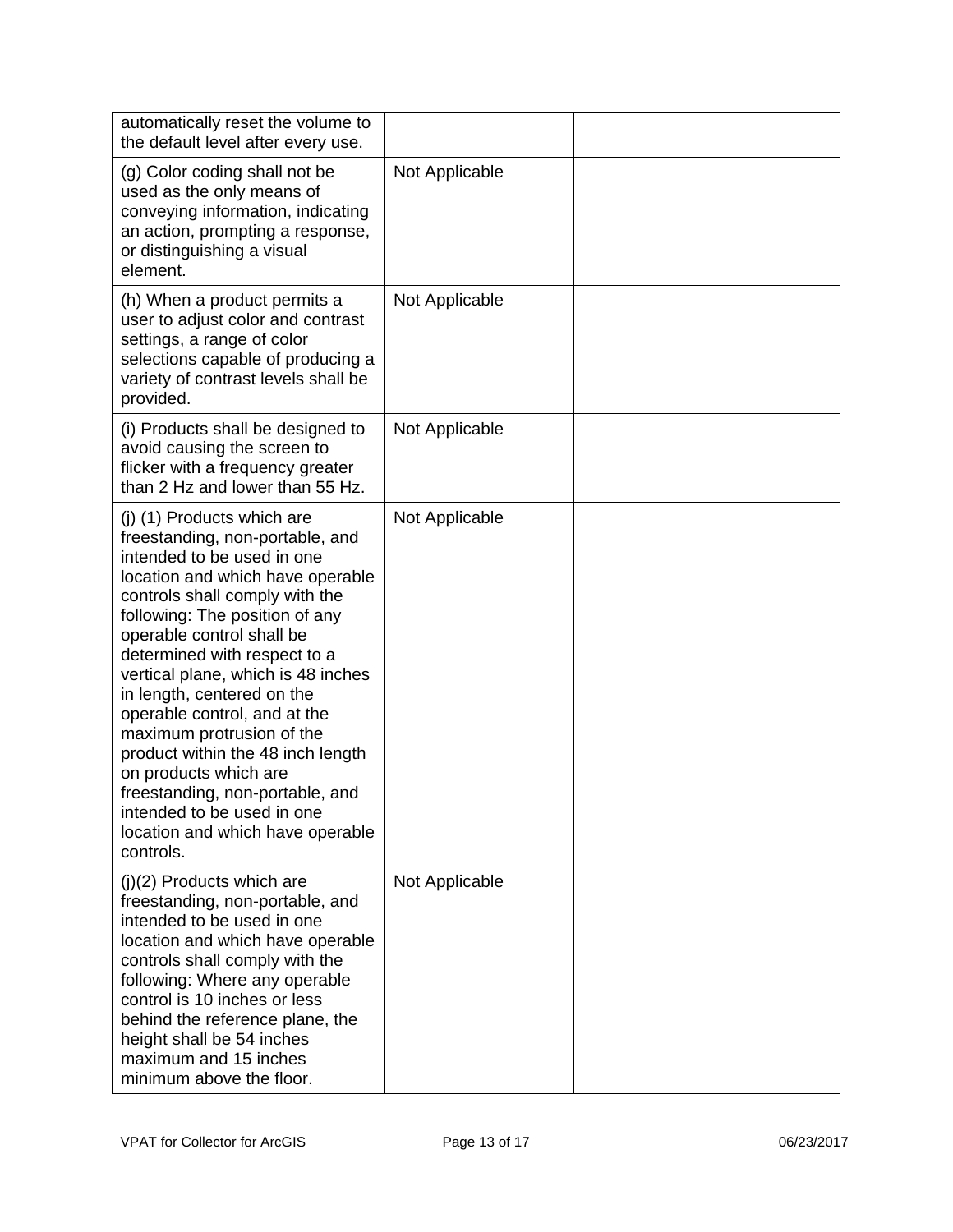| $(i)(3)$ Products which are<br>freestanding, non-portable, and<br>intended to be used in one<br>location and which have operable<br>controls shall comply with the<br>following: Where any operable<br>control is more than 10 inches<br>and not more than 24 inches<br>behind the reference plane, the<br>height shall be 46 inches<br>maximum and 15 inches<br>minimum above the floor. | Not Applicable |  |
|-------------------------------------------------------------------------------------------------------------------------------------------------------------------------------------------------------------------------------------------------------------------------------------------------------------------------------------------------------------------------------------------|----------------|--|
| $(i)(4)$ Products which are<br>freestanding, non-portable, and<br>intended to be used in one<br>location and which have operable<br>controls shall comply with the<br>following: Operable controls shall<br>not be more than 24 inches<br>behind the reference plane.                                                                                                                     | Not Applicable |  |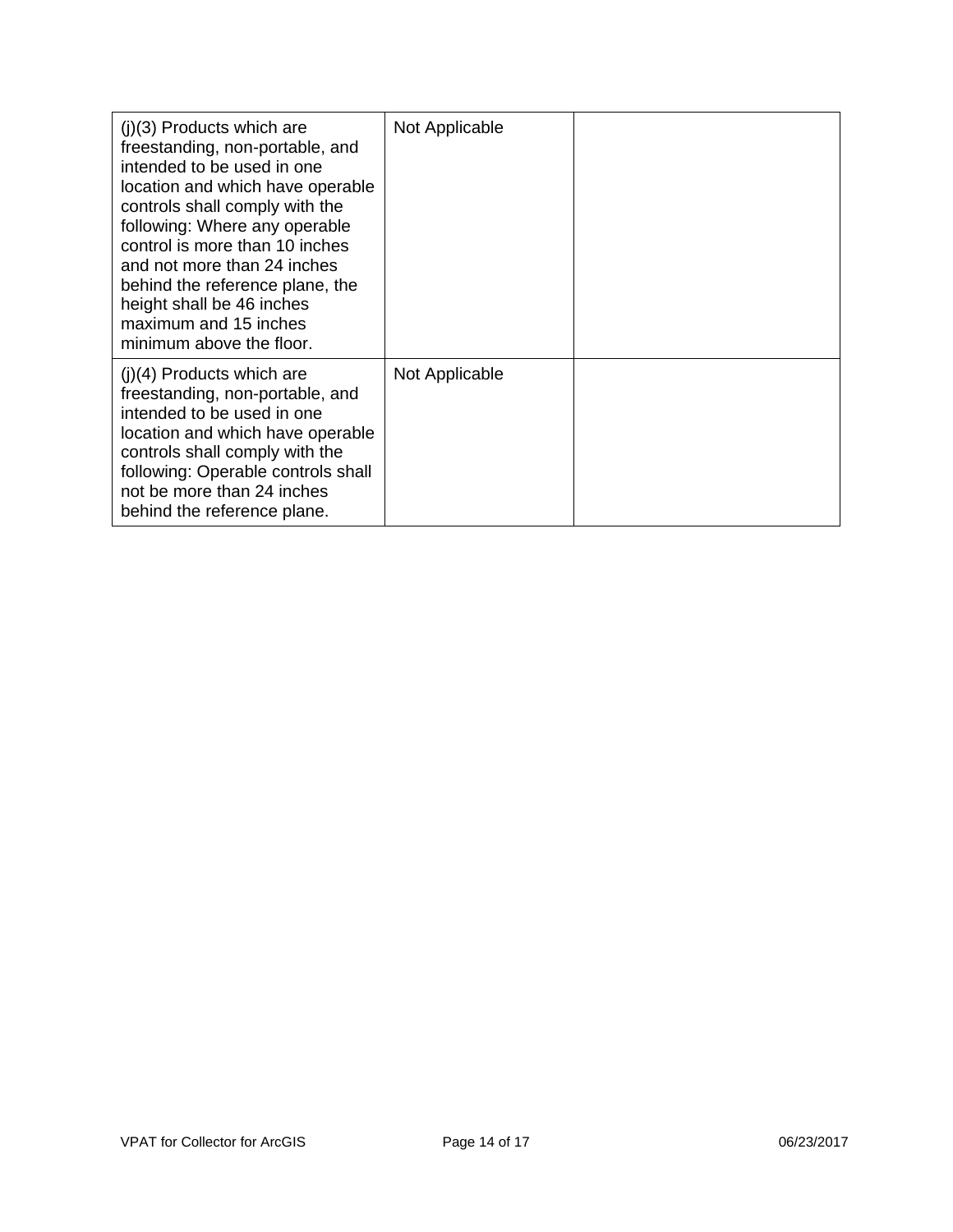| <b>Criteria</b>                                                                                                                                                                                                                                          | <b>Supporting Features</b> | <b>Remarks and Explanations</b> |
|----------------------------------------------------------------------------------------------------------------------------------------------------------------------------------------------------------------------------------------------------------|----------------------------|---------------------------------|
| (a) All mechanically operated<br>controls and keys shall comply<br>with §1194.23 (k) (1) through (4).                                                                                                                                                    | Not Applicable             |                                 |
| (b) If a product utilizes<br>touchscreens or touch-operated<br>controls, an input method shall<br>be provided that complies with<br>§1194.23 (k) (1) through (4).                                                                                        | Not Applicable             |                                 |
| (c) When biometric forms of user<br>identification or control are used,<br>an alternative form of<br>identification or activation, which<br>does not require the user to<br>possess particular biological<br>characteristics, shall also be<br>provided. | Not Applicable             |                                 |
| (d) Where provided, at least one<br>of each type of expansion slots,<br>ports and connectors shall<br>comply with publicly available<br>industry standards.                                                                                              | Not Applicable             |                                 |

# *Section 1194.26 Desktop and Portable Computers – Detail*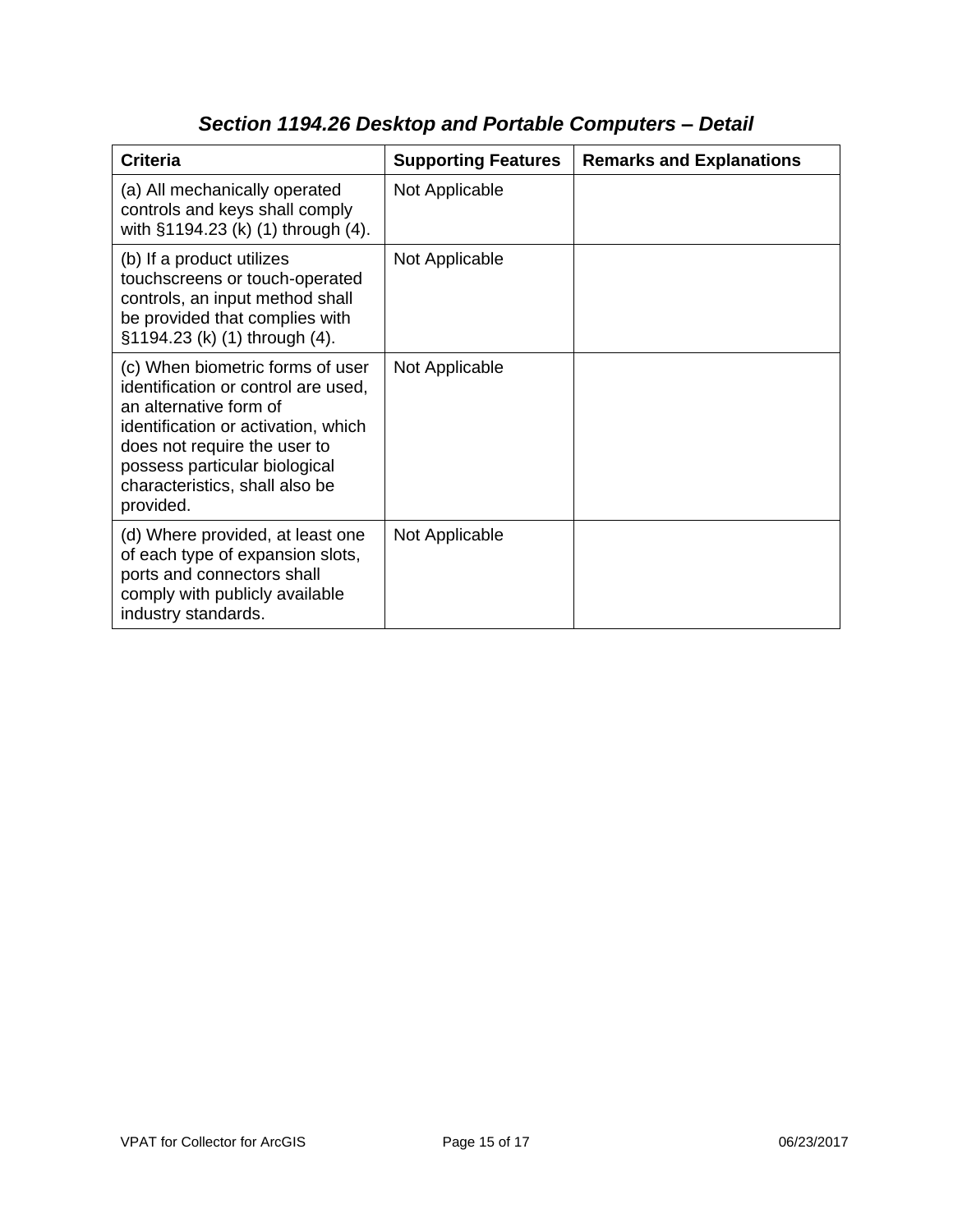| <b>Criteria</b>                                                                                                                                                                                                                                                                                                                     | <b>Supporting</b><br><b>Features</b>                                    | <b>Remarks and Explanations</b>                                                                                                                                                                                                          |
|-------------------------------------------------------------------------------------------------------------------------------------------------------------------------------------------------------------------------------------------------------------------------------------------------------------------------------------|-------------------------------------------------------------------------|------------------------------------------------------------------------------------------------------------------------------------------------------------------------------------------------------------------------------------------|
| (a) At least one mode of operation<br>and information retrieval that does<br>not require user vision shall be<br>provided, or support for Assistive<br>Technology used by people who<br>are blind or visually impaired shall<br>be provided.                                                                                        | Supports when<br>combined with<br>compatible<br>Assistive<br>Technology | Note: Collector for ArcGIS is<br>geographic information system<br>(GIS) technology that captures,<br>manages, and analyzes data<br>through digital maps. Some aspects<br>of a map or of GIS software are<br>inherently visual/graphical. |
| (b) At least one mode of operation<br>and information retrieval that does<br>not require visual acuity greater<br>than 20/70 shall be provided in<br>audio and enlarged print output<br>working together or independently,<br>or support for Assistive Technology<br>used by people who are visually<br>impaired shall be provided. | Supports when<br>combined with<br>compatible<br>Assistive<br>Technology | Note: Collector for ArcGIS is<br>geographic information system<br>(GIS) technology that captures,<br>manages, and analyzes data<br>through digital maps. Some aspects<br>of a map or of GIS software are<br>inherently visual/graphical. |
| (c) At least one mode of operation<br>and information retrieval that does<br>not require user hearing shall be<br>provided, or support for Assistive<br>Technology used by people who<br>are deaf or hard of hearing shall be<br>provided.                                                                                          | <b>Supports</b>                                                         | There is no reliance on hearing to<br>operate.                                                                                                                                                                                           |
| (d) Where audio information is<br>important for the use of a product,<br>at least one mode of operation and<br>information retrieval shall be<br>provided in an enhanced auditory<br>fashion, or support for assistive<br>hearing devices shall be provided.                                                                        | Not Applicable                                                          | There is no reliance on hearing to<br>operate.                                                                                                                                                                                           |
| (e) At least one mode of operation<br>and information retrieval that does<br>not require user speech shall be<br>provided, or support for Assistive<br>Technology used by people with<br>disabilities shall be provided.                                                                                                            | <b>Supports</b>                                                         | There is no reliance on speech to<br>operate.                                                                                                                                                                                            |
| (f) At least one mode of operation<br>and information retrieval that does<br>not require fine motor control or<br>simultaneous actions and that is<br>operable with limited reach and<br>strength shall be provided.                                                                                                                | Supports                                                                | Operation and information retrieval<br>is dependent on operating system<br>settings and configurations. The<br>software supports operating<br>systems and configurations<br>designed to assist users with<br>accessibility.              |

#### *Section 1194.31 Functional Performance Criteria – Detail*